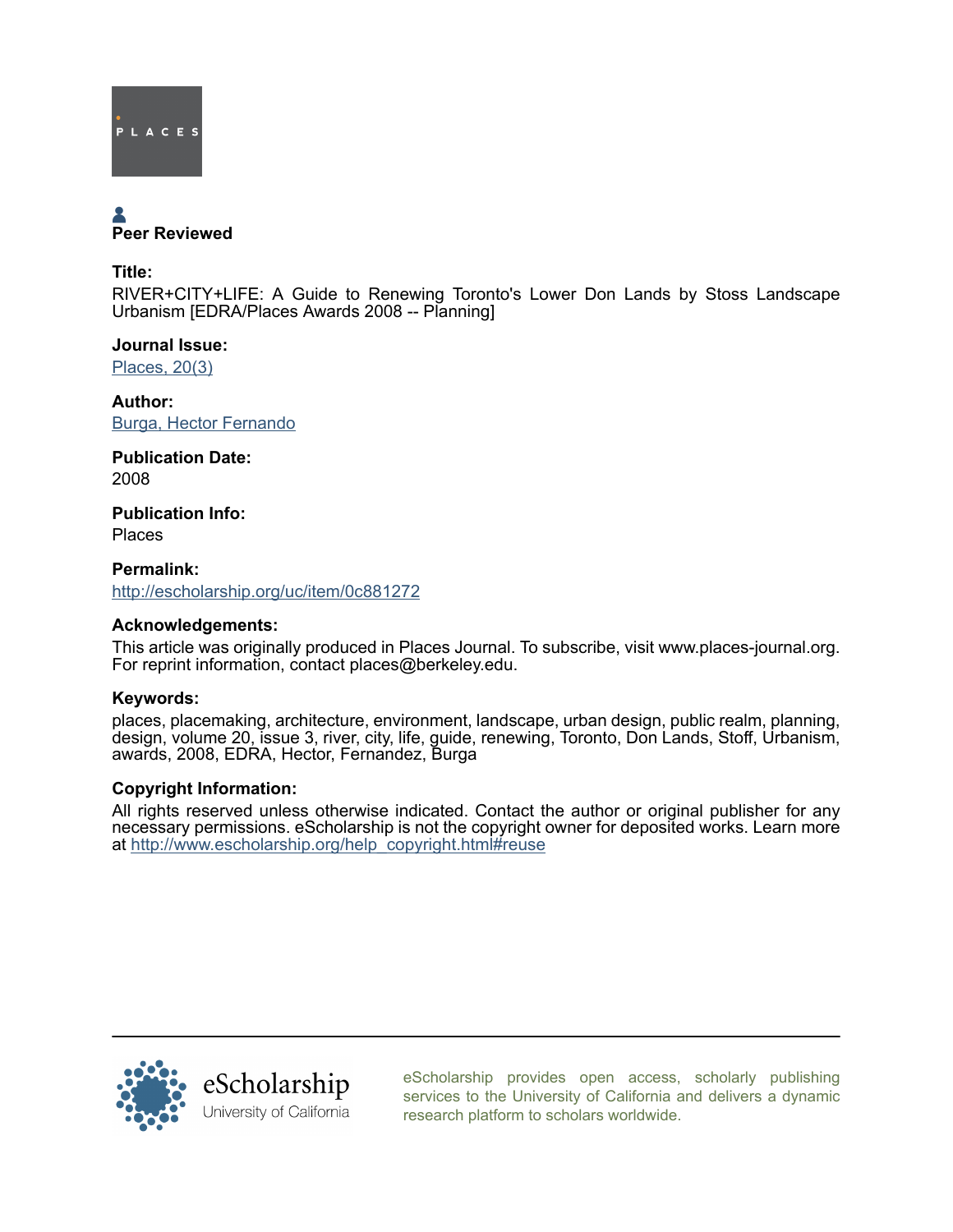# **RIVER+CITY+LIFE: A Guide to Renewing Toronto's Lower Don Lands**

# **Stoss Landscape Urbanism**



Cities have been rediscovering their waterfronts for several decades, using reinvestment to proclaim their heritage and to redefine their civic identity. These changes can be traced to changing urban geography, as new modes of transportation, deindustrialization, and new economies of scale have led formerly important industries to move away from the urban core.

At the same time, vacant inner-city sites and a shrinking tax base have challenged municipalities to develop new income-generating strategies. Their solution has frequently been to rebrand older urban districts as destinations for tourists, entrepreneurs, or affluent new residents. River walks, museum parks, and civic centers have been used as catalysts in the effort to bring new cultural and civic institutions to the urban core.

Spearheading these changes have been attempts to clean up degraded urban environments and reframe them as urban amenities. Livable urban space is now conceived as attractive natural spaces and new public facilities to enjoy them. It is here that this Planning Award winner presents a subtle shift in the discipline of urban design. It marks the arrival of a new technique of place-making: natural ecologies of place.

RIVER+CITY+LIFE was one of four invited entries in the second phase of an urban design competition for Toronto's Lower Don Lands. It was not the winning entry; that honor went to a team led by Michael Van Valkenburgh Associates, whose proposals were deemed more "cost effective and achievable." Nevertheless, the EDRA/ *Places* jury felt the work by this team, led by Boston's Stoss Landscape Urbanism, presented a stunning vision of the integration of urban form and natural process.

This competition and several others like it in recent years have made it evident that Toronto is now second only to New York in North America in urban design initiatives. Current policies emphasize high environmental standards, strong design review, and a focus on the public realm. Toronto is fast becoming a laboratory for this new focus on urban ecologies.

**Above:** The Stoss LU plan called for a renaturalization of the mouth of the Don River, creating a braided series of river channels that would allow changing patterns of flow and create a series of new residential areas.

**Opposite:** The plan called for creation of an island park between the dual spans of an emblematic new "spider" bridge, a signature piece of sculptural infrastructure at the river's mouth.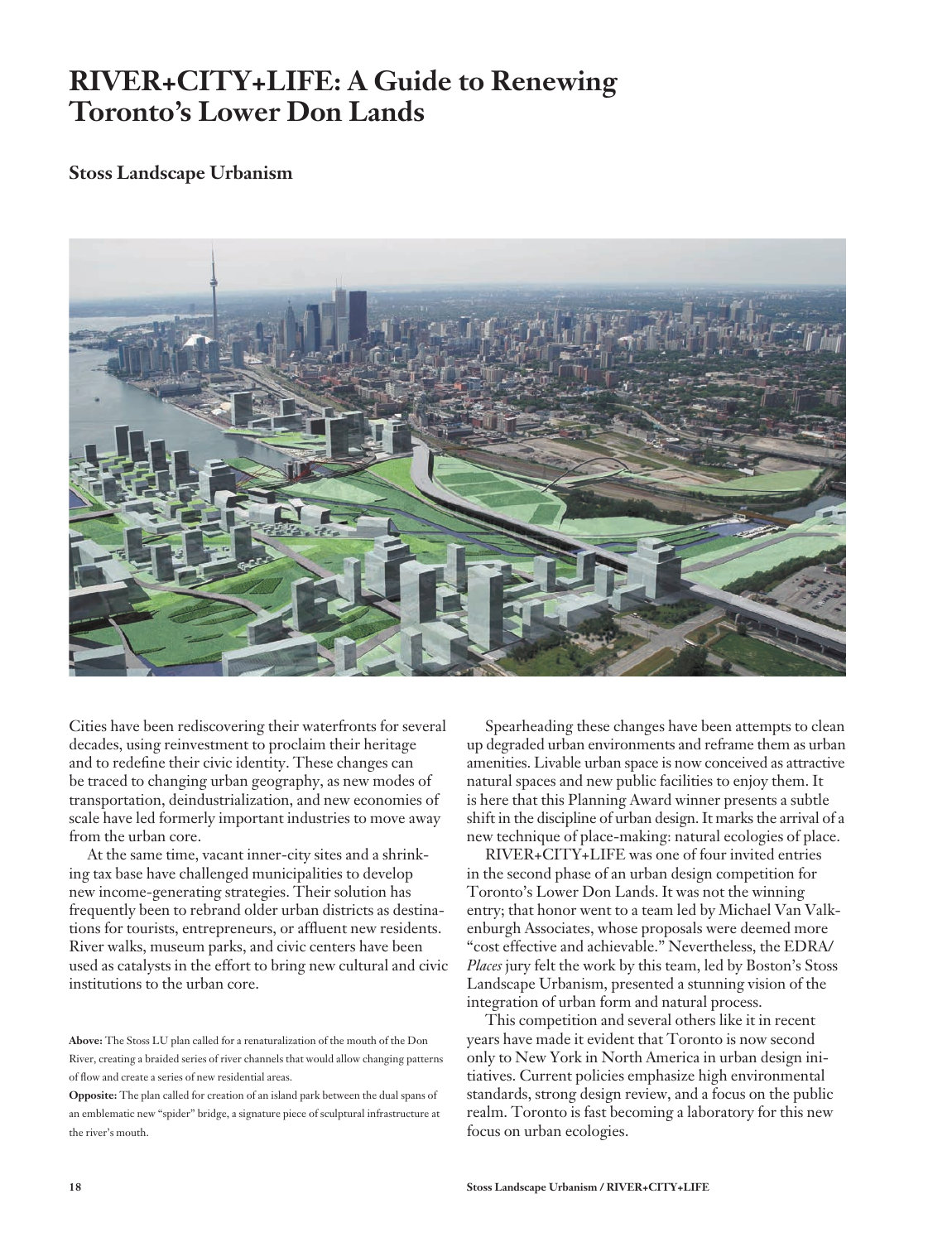

#### **A Revision of Priorities**

Typically, the industrial waterfronts of North American cities occupy valuable land close to downtown areas. Natural and manmade pressures over the last fifty years have led to their decline. And today, flooding, pollution, sedimentation, and decaying infrastructure are associated with their current derelict condition.

Conscious of these circumstances, organizers of the Toronto competition sought a bold new approach to revitalization of the three hundred acres of largely vacated port lands southwest of downtown. The area, known as the Lower Don Lands, extends from the Parliament Street Slip east to the Don Roadway and from the rail corridor south to Commissioners Street. Its name comes from the Don River, whose distinctive ravine carves through many of the city's neighborhoods, and whose waters once entered Lake Erie, at a fertile estuarine marsh. However, as part of Toronto's industrialization, the mouth of the Don was channeled, and the marshlands were carved up and filled in to allow for warehousing and harbor facilities. The goal of the competition was to liberate the river mouth and use its renaturalization to reinvent this area of the city.

According to competition materials, public calls for

such renaturalization have grown steadily In Toronto. At the same time, redevelopment of other waterfront areas has created pressures to improve transportation infrastructures through the area. But such facilities overlapped with areas being studied for naturalization and the creation of a new flood-protection system. The competition thus called for an overall vision for integrating these various initiatives while addressing the complicated technical challenges of restoring and building in a former wetland.

Drawn up by the Toronto Waterfront Development Corporation (an agency established by federal, provincial, and city governments to oversee renewal of Toronto's central waterfront), the competition brief imagined a new urban district with the river as its central feature: "a sustainable green city, a new type of territory where city, lake and river interact in a dynamic and balanced relationship—an urban estuary." The competition brief further listed these specific objectives: to promote sustainable development, naturalize the mouth of the river, create a continuous riverfront park, enhance the Martin Goodman waterfront recreational trail, provide for harmonious new development, make transit a priority, and develop a gateway to the port lands.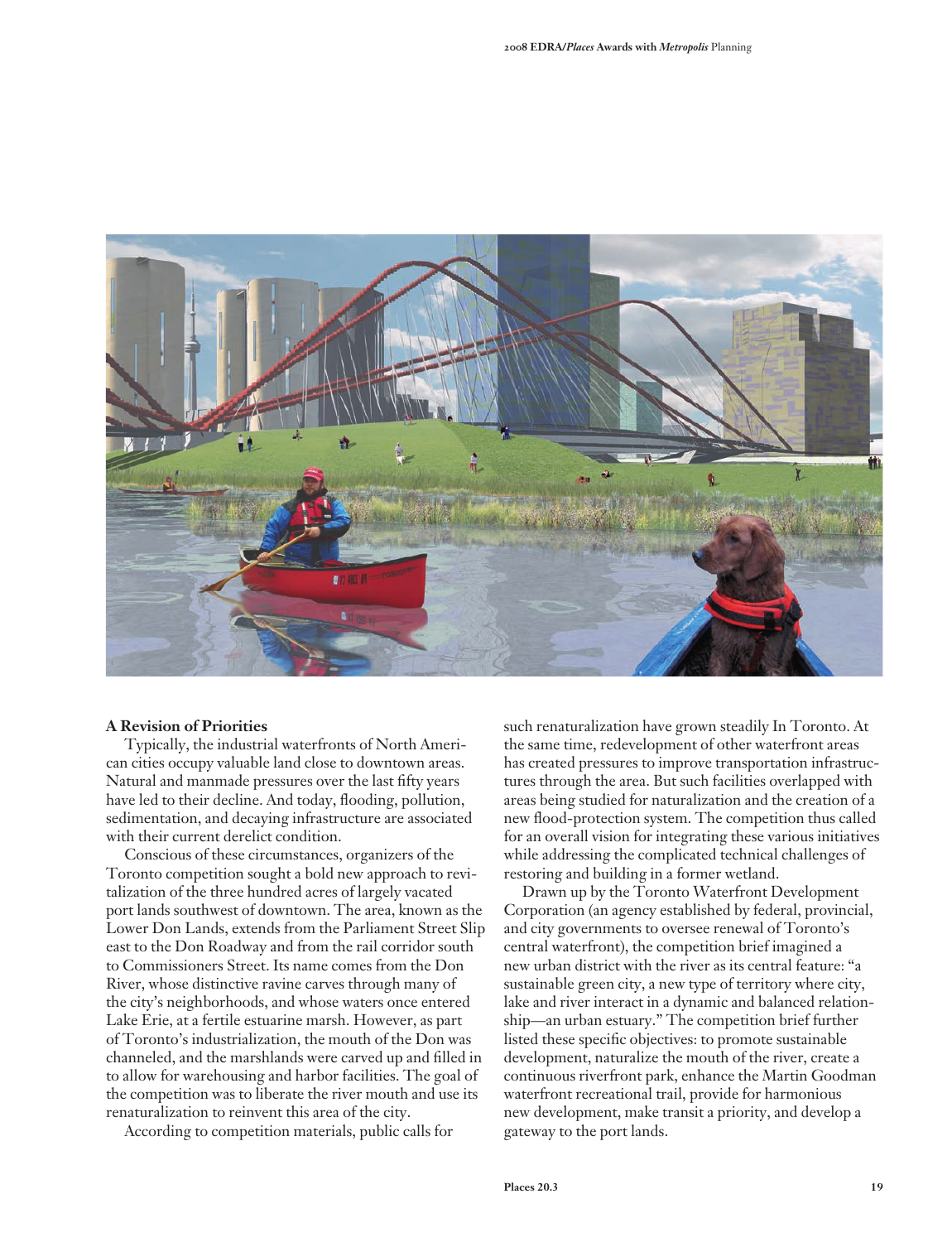#### **The Stoss LU Approach**

As Chris Reed, of Stoss Landscape Urbanism, explains, in responding to such a complex set of issues, his design team established two clear goals: an ecological interface between river and lake and an expanded cultural interface between Toronto and its lakefront. Framed by these objectives, RIVER+CITY+LIFE set out to accommodate the competition's main programmatic requirements: the design of a new urban district housing twenty thousand people and offering space for four thousand jobs; the investigation of alternatives to existing transportation infrastructure; and the preservation of existing railway connections and traffic corridors.

According to Reed, most important in his team's response was that "the Don would come first." This was an inversion of the norm; typically, the emphasis in urban design projects is on built fabric. However, in this case, Reed argued that the fundamental question needed to be: "What kind of territory enables the necessary conditions for the river to flourish and function?" The template of action would be to understand the ecology of the river's mouth and to introduce land forms that might restore and protect it.

Because the amount of space originally occupied by the historic marsh was no longer available, Reed said in an interview, the scheme needed to unfold in ways that extended beyond a conventional restoration project. But other implementation issues soon emerged. For example, how could flexibility be built into the design so the foundational eco-

**Opposite:** In CITY+RIVER+LIFE none of the architectural drawings were prescriptive; instead, they functioned as massing studies, allowing for flexibility, choice, and alteration. The Head and Tail building was one of a dozen housing types that could be combined to create a rich mix of densities and intervening open spaces. system might change over time? And, once established, how could natural systems continue to flourish in concert with sequenced development of the new neighborhood?

Stoss LU's proposal envisioned integrated infrastructures that would reestablish the river marsh and control flooding. These would comprise armored and porous surfaces, which could capture water flow, encourage plant growth, and create a system that would accommodate changing water levels, at low tide and high tide, during spring runoff and summer drought.

The success of these hybrid infrastructural tactics would depend on the right combination of natural and engineered systems. For example, new berms, correctly located, could prevent flooding while functioning as repositories for contaminated soil and platforms for new development.

Additional design tactics were proposed to create social as well as ecological diversity. In this regard, flexibility was an important principle driving development of the new neighborhood envisioned by the scheme. The proposal offered eleven housing typologies, which could be combined in different ways to create various densities.

Furthermore, as the building types settled around the new landscape forms, their varying densities would define distinct neighborhoods. Thus, relationships between built form and open space at different scales would give each new district its own character, which would blend with the needs of the river to produce a memorable and distinctive new environment.

#### **The Challenge of Holistic Thinking**

In the RIVER+CITY+LIFE scheme, the public realm becomes a terrain where novel urban design techniques are tested. But beyond the aesthetic signature or master plan vision, this challenge is fundamentally about performance. The scheme imagines how green technologies and urban

#### **Sample Juror Comments—RIVER+CITY+LIFE**

**Fritz Steiner:** I am still where I was yesterday on these. I think the Arc and the Don are the best. The Toronto one, in particular, is beautifully produced and thorough.

**Dennis Frenchman:** The more I look at it the more extraordinary this project is. Because what they are trying to do is to reestablish the real life of this river, which normally has changed the way the land…the way the property is dealt with, so that if it floods the

river actually takes a different course. And that's built into the landscape. It is extremely sophisticated, and it would create a really dynamic place.

**Fritz Steiner:** In a way it is similar to the Seattle waterfront in the sense that it creates a model. This is the kind of plan you could show others, and say this is how you go about revitalizing rivers in an urban sense. There are rivers around the world that need this kind of attention.

**Dennis Frenchman:** It is interesting to me that it has, on a planning scale, some of the qualities of the Sculpture Park on a project scale. I like that reinforcing of an approach, which is the direction I think it should be going—to weave the city back together in one of these dimensions.

**Susan Szenasy:** And I love the way it uses the old fabric….

**Dennis Frenchman:** It doesn't get rid of that either.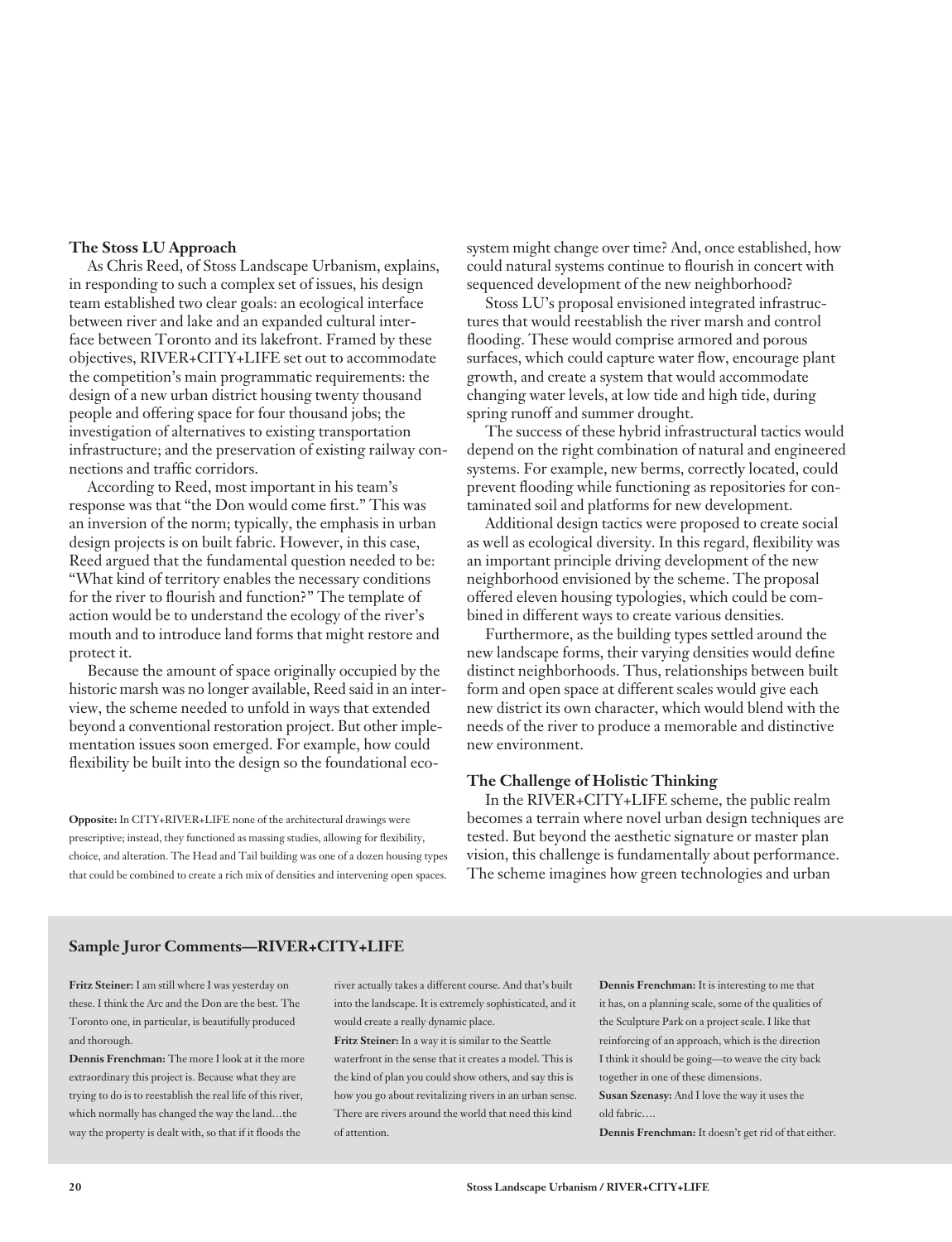



**Head and Tail** 

Running in clusters of compact densities, the Head and Tail<br>types consist of a hooked bar of stacked townhouses, with<br>higher towers on either end of a roof terrace. Private access<br>to all units is made through an adjacent w series of non-overlapping views.

These linear building create a striated landscape of both<br>low and high buildings that are open to both their sites<br>and neighbouring buildings. Their orientation creates large,<br>open in-between spaces that could accept a wil

|         | Res. Areas / Units          | Retail/Inst. | Total                 |
|---------|-----------------------------|--------------|-----------------------|
| Optimum | 16 500 m <sup>2</sup> / 150 | ۰            | 16 500 m <sup>2</sup> |
| Minimum | $13400 \text{ m}^2 / 110$   | $^{\circ}$   | $13,4000 \text{ m}^2$ |
| Maximum | 20 000 m <sup>2</sup> / 185 | $\circ$      | $20000 m^2$           |

**Susan Szenasy:** One of the other things is that none of the architectural drawings seem prescriptive; they are like massing studies. The others give this impression that it should look that way, and it's really annoying. **Dennis Frenchman:** It will actually allow for the future. Maybe there is a different way that this river is

going to go, so it is looking in time at how this thing is going to change.

**Susan Szenasy:** It's beautiful. This is definitely a winner.…

**Leanne Rivlin:** I am very much in support of making

use of available waterfronts. The only good thing I can say about the Battery Park City design is that… it made people think about using the Hudson River as a destination….

**Susan Szenasy:** This one is really beautifully done, very clean, very clear.

**Dennis Frenchman:** The research is really well presented.

**Jane Weinzapfel:** One last bit. When you think of the relentlessnesses of so much of Toronto, the fabric. This is such a mind-blowing opportunity.

**Dennis Frenchman:** And I just love the fact that the basic idea about this river is creating a moving and constantly changing thing. To try to recapture that in the design.…Here is a place where we have tried to contain it, but you can't contain it.

**Jane Weinzapfel:** It makes a layered thing between the highway, the city, and the river. So then the river becomes what inspires, and it becomes accessible as an idea—as opposed to my memory of [Toronto] which is this linear, endless.…Terrific. Good for them.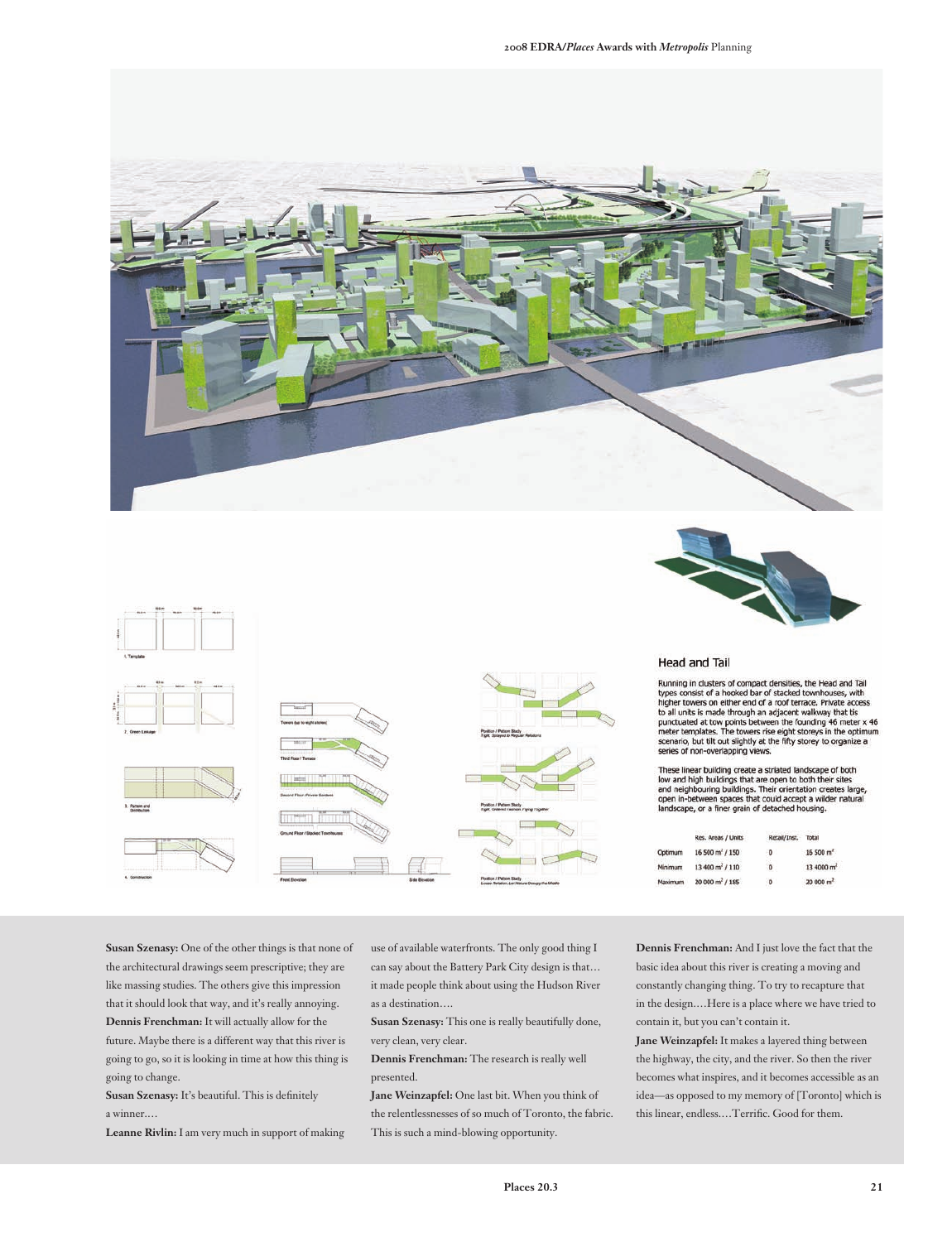

design concepts might be brought together in a multilayered system. But the healthy functioning of this system would need to be continuously evaluated against performance standards.

In order to manage such a multilayered effort, a multidisciplinary team knowledgeable abut infrastructure as well as design would be crucial. Any the team would also need a high degree of technical expertise in nontraditional areas. In such circumstances, the lead planner and designer would need to manage data from allied consultants in such areas as flood control, soil evaluation, plant and animal biology, traffic engineering, building design, public process, graphic